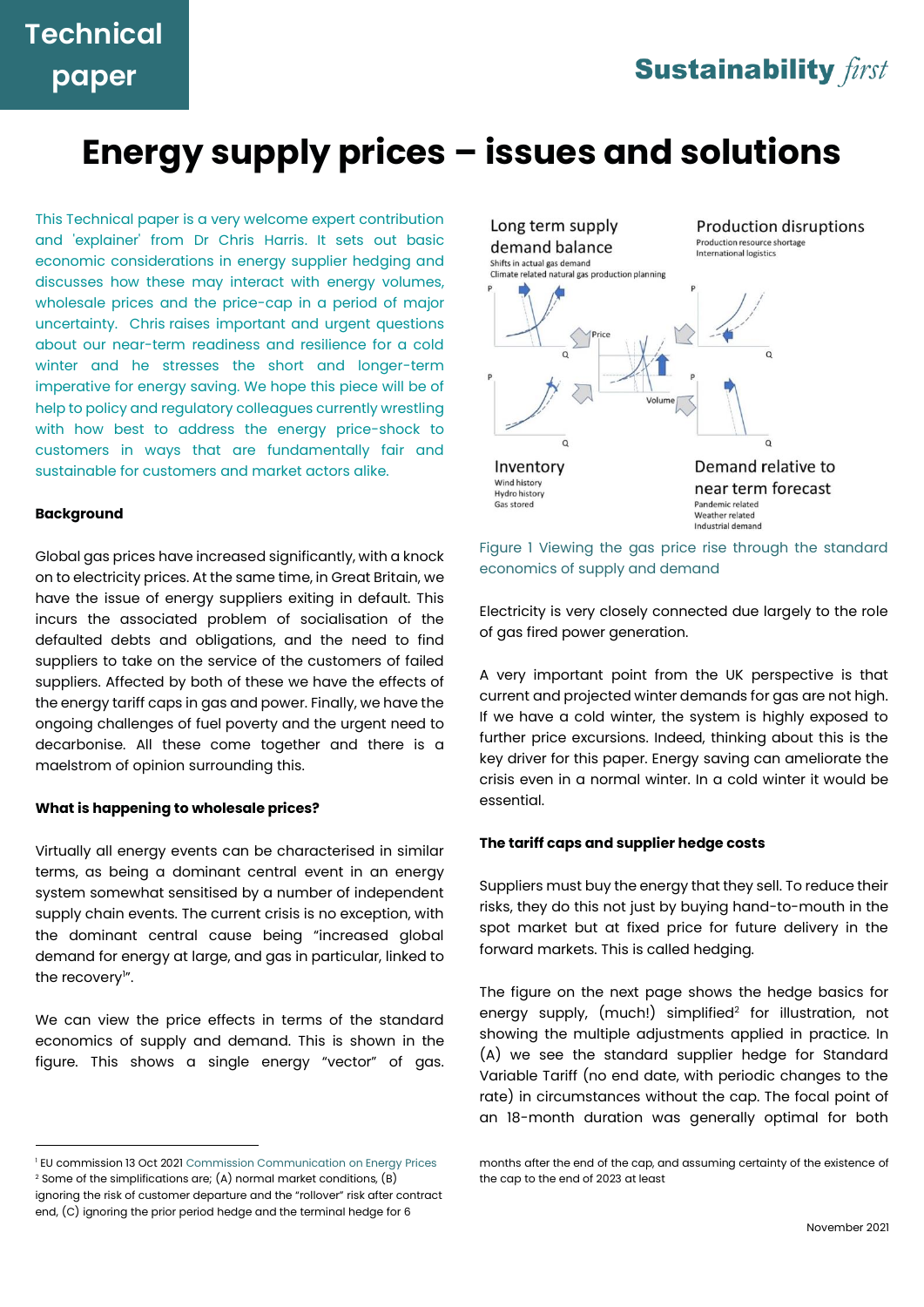### **Sustainability first**

suppliers and consumers and was published by Ofgem as a reference average. In (B) we see a Fixed Term Contract, so the supplier hedges 100% of the FTC volume until the end of the contract. In (C) we have the hedge for the next cap period, before the beginning of the observation period defined by Ofgem. In (D) we see the development of the hedge as we pass through the observation period. By the end of the period, we are 100% hedged for the next cap period.



Figure 2 Schematics of hedging. (A) normal SVT, (B) normal FTC, (C) next cap before observation period begins, (D) daily cap hedge increase during observation period

So far so good! With certainty of volume and the (far) end date of the cap and ignoring "details" that are actually very important, suppliers can in theory hedge their risk.

Neither hedging nor indexation change the *average* amount paid by consumers over time, but they *smooth* the price changes. There are six factors that smooth the changes for consumers. These are; i) early start of observation period of the market price of the forward reference contract, ii) long duration of observation period, iii) long period between cap resets, iv) long period between the middle of the cap period and the forward reference contract, v) long reference contract and vi) whole year (i.e. four season) reference contract.

For each of these there is a balance. Any lengthening of a period or increased lag increases the differential between the administered reference price (the cap index) and the prevailing spot wholesale price at the time of supply. The larger and more sustained the differential, the greater the arbitrage relative to the competitive price based on prevailing wholesale rates. This arbitrage distorts the market. Where the cap is cheaper, competition is undermined. Where the prevailing wholesale market is cheaper than the cap index, competitive tariffs can take advantage of this, but the products are sophisticated, more amenable for consumers with more choice resources, and hence can have an overall regressive effect. The secondary consideration of balance is the degree to which consumers should be "protected" from market volatility (with no protection on *average* price paid) or enfranchised by the ability to participate in the opportunities of a volatile wholesale market.

Looking back at the wholesale and cap evolution, whilst it is easy with the benefit of hindsight to pick apart any of the six elements, it seems that overall, they acted broadly as intended. Changing the index time formulae cannot change the past or bring money into the energy complex, and there would be a great deal of risk in doing so.

However, there has arisen a risk that was broadly considered in the cap consultations but turned out far above what was anticipated in the final cap decision. This risk is **volume risk**.

There are three main standard elements to volume risk; i) national demand (mainly pandemic and weather), ii) internal switching between FTC and SVT, iii) switching between suppliers. This risk is particularly pernicious to suppliers because it is a "convex" risk that cannot be hedged in the forward markets. This convexity arises from the correlation between price and volume. If volume rises, then suppliers must buy more at higher prices and if volume falls then suppliers must sell hedges back at a loss. This effect was recognised in the cap consultation but only factored into the cap level to a limited degree.

Other volume risks barely featured at all in the consultation. For example; i) the duty to offer terms to new customers, ii) the risk for end of FTC term, in circumstances where the cap falls below hedgeable FTC prices, iii) moral hazard causing under-hedge of individual suppliers and the supply market overall, iv) the energy position of the Supplier of Last Resort, v) the effect of uncertainty of the cap end date.

When we put all these risks together, even the "basic" cap hedge volumes become highly uncertain. In general, the higher the uncertainty, the lesser the optimal hedge for a supplier.

The next figure is a *highly* schematic representation of some of the volume issues. In (A) we see a normal position of a supplier with stable supply volume and approximately half of customers on SVT and half on FTC. In (B) we see the hedge sensitivity to the level of the cap. A high cap does not "bite" and hence the capped volume hedge is just an SVT hedge. A medium level cap is hedged much like an FTC.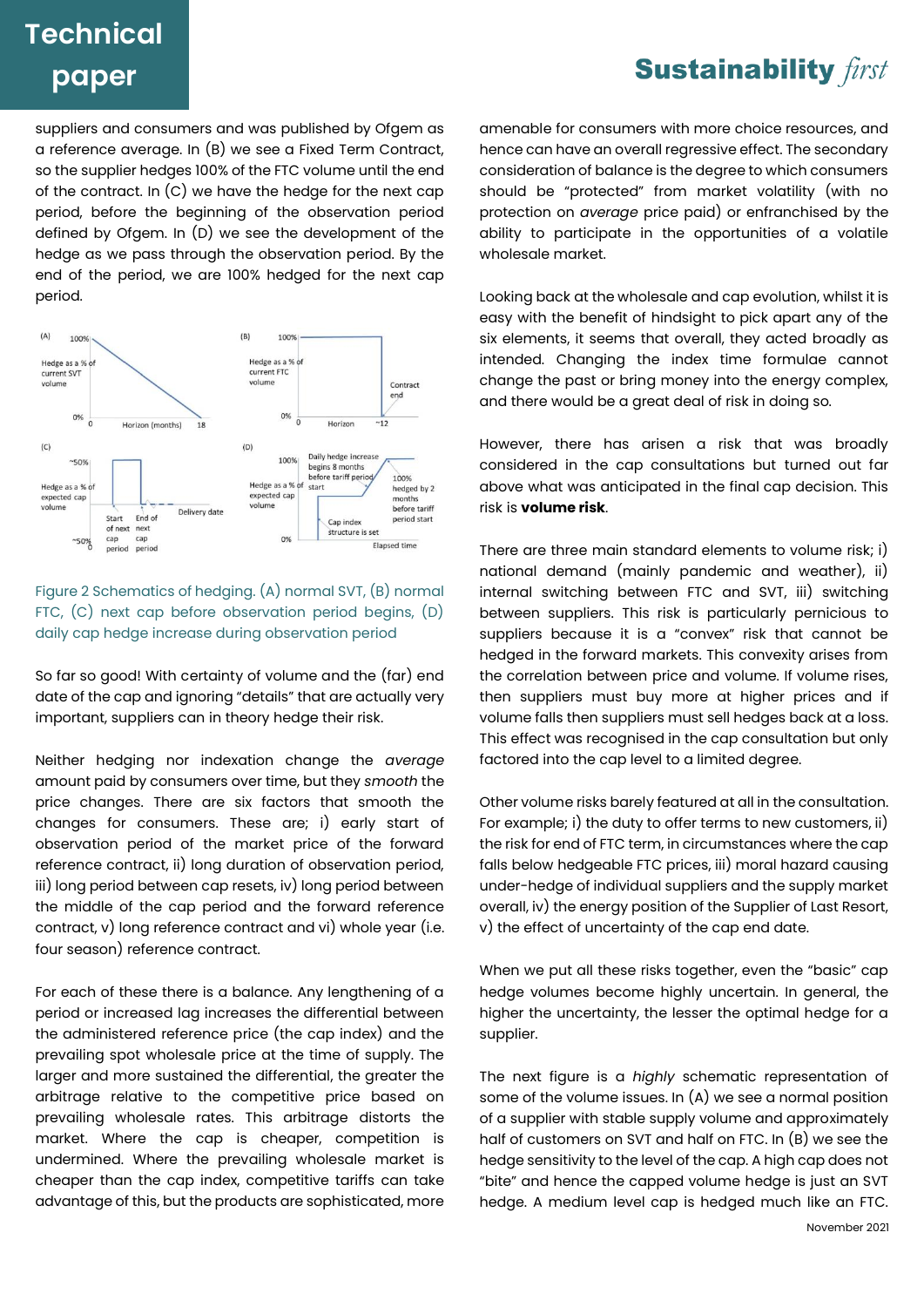With a very low-level cap, the FTC customers will not leave or roll to a new FTC, and new customers may arrive with suppliers' duty to offer terms<sup>3</sup>. We can see that the hedge in theory can exceed the current supply volume. (C) represents the theoretical hedge for a very low cap (there are a number of reasons why this may not happen in practice). (D) shows the overall outcome – an aggregate hedge shortfall in the market, and therefore national high exposure to wholesale price rises.



Figure 3 Schematic representation of volume risks. (A) simplified normal situation, (B) relationship between cap level and theoretical hedge volume, (C) theoretical supplier hedge in excess of supplied volume, (D) market hedge shortfall

The volume problem has become Pandora's box. Further articulation of the problem and cap solution are not covered here but indication of the size of the problem does lead directly to a policy requirement for cold winter planning.

Whilst we are looking at wholesale prices we need first to see if there is a pot of gold to claim for the purpose of alleviating consumer hardship.

#### **Where has the money gone and what are the risks?**

Since consumers are paying more, it is natural to ask who is making more.

In the next figure for global supply and demand, we see the two extremes. If all producers hedged, and this was done with consumers (via suppliers), then there are no supranormal producer profits and consumers only paid extra on the extra demand volume at the margin.



Figure 4 How much producers made, and is lost to suppliers/consumers, depends on what was unhedged (C). Further small volume increase (in red) would cause a large price increase and is not generally hedged

Conversely, if no one hedged, then all producers make more (the pot of gold in region C in the figure) and all consumption pays more.

In addition to the intermediating role of suppliers, there are traders intermediating between producers and suppliers. It may well be that producers sold to traders and traders maintained "long" market positions which they eventually sell at higher prices. Whilst we may assume that enforcement authorities will investigate and may pursue claims where market abuse is proven, this is a parallel activity with an outcome that is long term and uncertain. It should not distract us when considering policy.

Being seen to hunt for this money is naturally a political imperative, in each country and in the EU. However, any implied claim that market forces (and basic supply demand economics) can be controlled, is actively unhelpful because it actively discourages real solutions such as energy saving.

#### **Energy saving**

In figure 4, the red arrows show that a small increase in consumption can cause a large increase in price. If the forecasted consumption is unhedged, then the price increase applies to the whole of the consumption. It is easy to see how a 10% increase in consumption can cause a 100% increase in the energy cost. The reverse is also the case - if weather driven demand increase is offset by energy saving, the effect is avoided. Hence the criticality of energy saving.

# **Sustainability** first

<sup>&</sup>lt;sup>3</sup> Suppliers only have to offer one tariff and that need not be evergreen but the gained FTC contracts may roll on to capped SVT and there may be some circumstances where contracts are deemed and thence capped.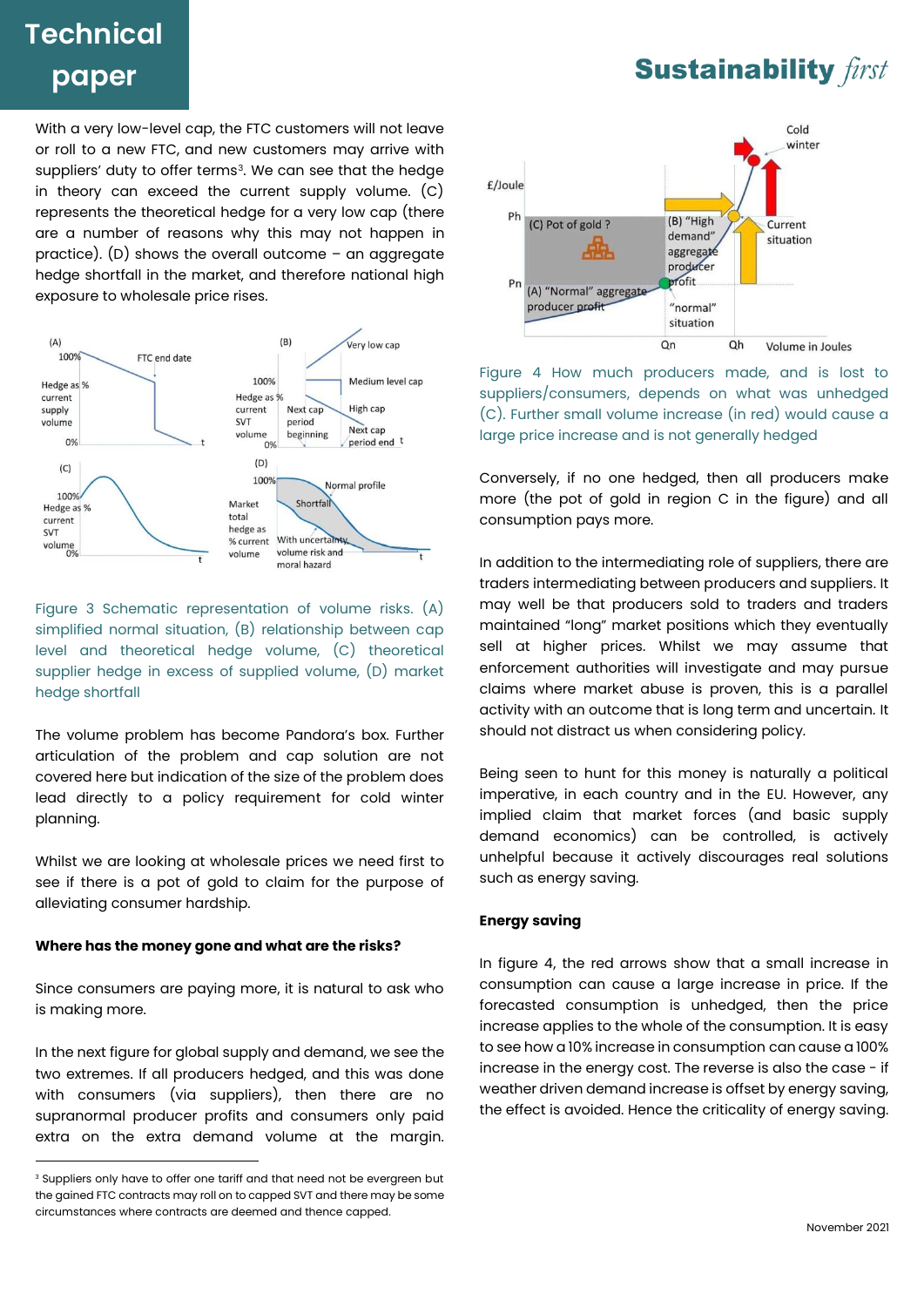### **Sustainability** first

# **Technical paper**

It is hardly news that energy saving has always been a cornerstone of energy policy. It is hardly news that improvement of the thermal properties of buildings is the critical enabler to a more efficient energy complex, or that it is the solution to fuel poverty. The suggested fiscal and regulatory incentive solutions, and the funding for energy efficiency solutions, are also not new.

But for at least thirty years, a bolder conversation on inhome energy conservation has been a political no-go territory. Time and again there has not been the perceived urgency to get difficult messages delivered, and electorally challenging policies over the line.

Financial support for energy bills is a fiscal challenge, whether funded by consumers or taxpayers. The Treasury Net Zero Review is clear about the levers that government has, including "compel" energy efficiency. The Review notes the need for "clear, credible and consistent public direction".

At this point, the link has not been clearly and consistently made between energy efficiency, amelioration of the crisis, and fiscal resolution of the regressive outcome of the crisis.

This time we should not waste the urgency of the crisis. There is no other solution than energy saving to the combined problem of an underhedged national position, the wholesale price risk to a cold winter, and the fuel poverty effects of simply not resolving the crisis and spreading the cost of it over many years (passing it on from current to future consumers).

We need public discourse, constructive media engagement, and cross-party support for the public discussion in the political no-go territory on indoor clothing, heating selected rooms, thermostat reduction for the healthy, civic responsibility of the able-to-pay, firmer messaging on the need to insulate, fiscal incentives (stamp duty, council tax etc.), regulatory incentives (planning permission, building regulations, further landlord requirements, etc.).

There is also a more delicate discussion to be had on connecting receipt of benefits to the responsibility to insulate. Conditioning the receipt of benefits such as the Winter Fuel Payment to getting owner occupied properties insulated goes too far but there are ways to make a stronger link, for example via taxation, and/or following the "lead" of receipt of benefits to the encouragement to insulate.

#### **Solutions: short-term**

The most important thing in the short term is to face the facts and to focus. The more we are distracted by looking in the wrong places the less time we spend on looking in the right place. Similarly, vituperative statements ("incompetent" etc.) and irresponsible rhetoric ("rip off" etc.), occlude the facts and prevent the constructive dialogue that we all need. We are all in this together and we need urgently to change the tone of debate.

The short-term risk can be expressed in one word "volume" and the key element of the short-term solution can be expressed in two words "energy saving".

Addressing the individual supplier and aggregate national hedge position and resolving the immediate volume risk to suppliers are very important. Ofgem faces significant challenges in addressing these. These are not covered here – our focus here is in reducing the size of the problem.

#### **Solutions: medium-term**

The cap structure and level are entering consultation. The debate will be long and complicated and is not preempted here. What is worth saying is that volume risk will undoubtedly feature, both with an ex-post view of what was right at the time and ex ante given the new circumstances. Re-indexation will no doubt also feature but there will be no silver bullet, and any change brings sianificant risk.

We cannot change the past, and the insulation supply chain can only gear up so fast even if we do manage to achieve a step change in uptake. Households are already struggling even at the current cap level (and those on FTC will experience step changes in tariff when the FTC ends.). Money for consumer support will be needed this winter, but it is important to note that the tariff effects are mainly felt from April 2022 and are likely to sustain for years via smearing the costs forward, possibly via distribution charge uplift levies. There are extra government receipts (VAT, carbon tax) that could be hypothecated, especially noting that both of these are somewhat regressive. However, the carbon tax only sustains for the period of high retail prices and high wholesale prices with fossil plant running, As the Committee on Fuel Poverty has noted, targeting fuel cost benefits is already inadequate, so there is a significant identification challenge.

By delaying the flow through of wholesale prices to retail prices, the effect of price elasticity of demand in reducing